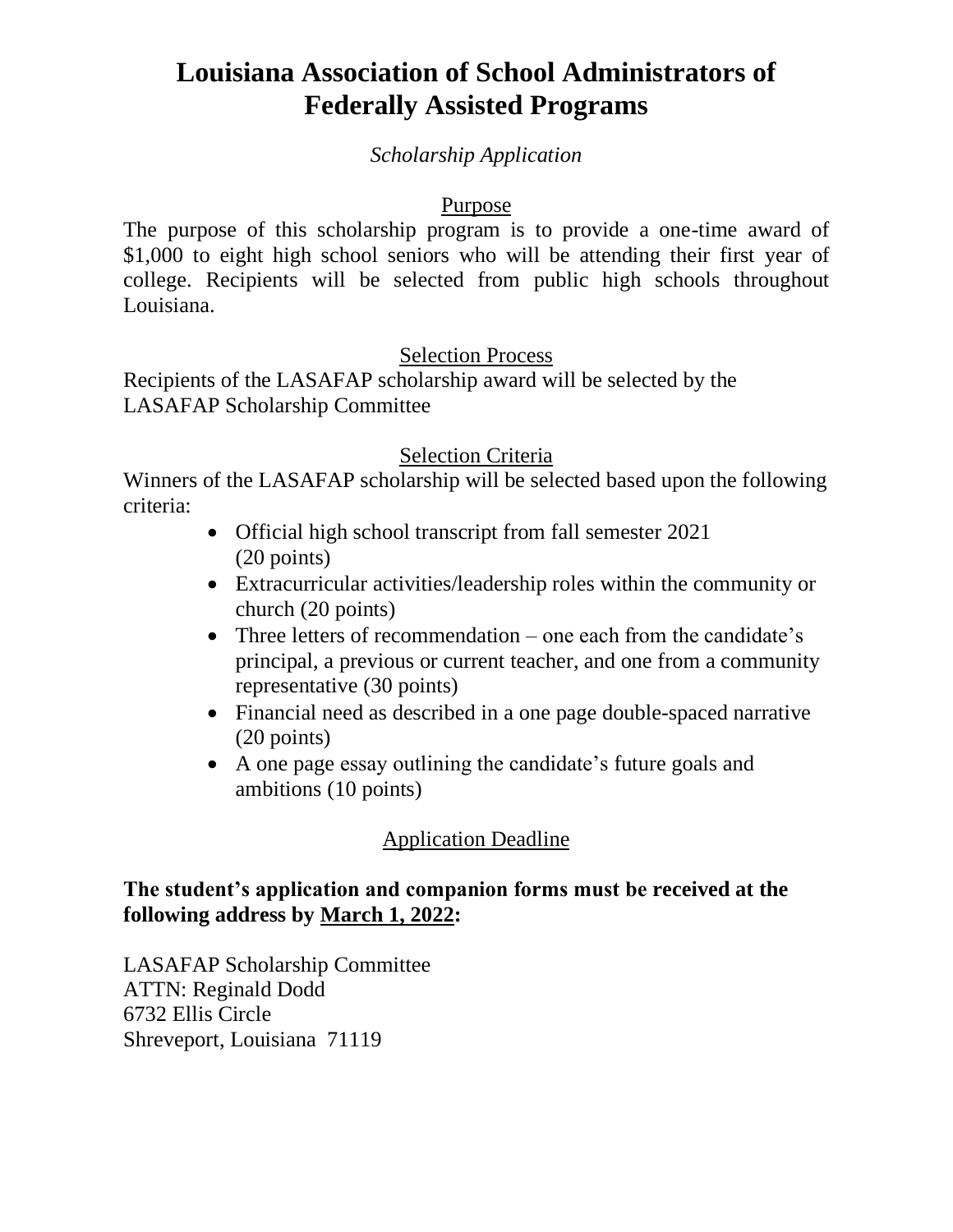# Scholarship Payment

The scholarship will be made in full payable to the student. It is the responsibility of each scholarship recipient to present verification of enrollment and a tuition invoice from the institution to the Scholarship Chairperson. The scholarship will be disbursed when the chairperson receives the required above mentioned documentation.